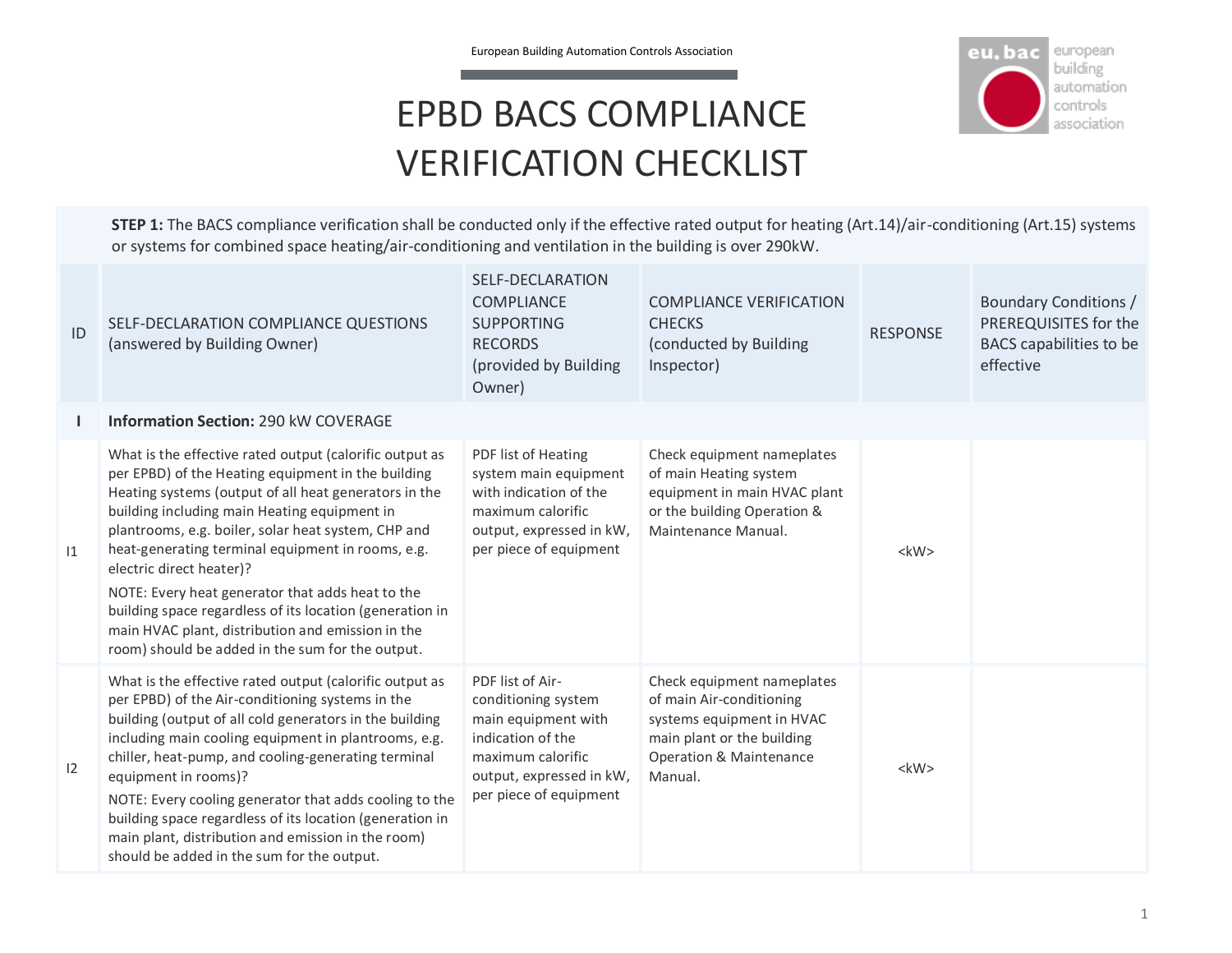| ID | SELF-DECLARATION COMPLIANCE QUESTIONS<br>(answered by Building Owner)                                                                                                                                                                                                                                                                                                                                                                             | SELF-DECLARATION<br><b>COMPLIANCE</b><br><b>SUPPORTING</b><br><b>RECORDS</b><br>(provided by Building)<br>Owner) | <b>COMPLIANCE VERIFICATION</b><br><b>CHECKS</b><br>(conducted by Building)<br>Inspector) | <b>RESPONSE</b>                                                                                                      | Boundary Conditions /<br>PREREQUISITES for the<br>BACS capabilities to be<br>effective |
|----|---------------------------------------------------------------------------------------------------------------------------------------------------------------------------------------------------------------------------------------------------------------------------------------------------------------------------------------------------------------------------------------------------------------------------------------------------|------------------------------------------------------------------------------------------------------------------|------------------------------------------------------------------------------------------|----------------------------------------------------------------------------------------------------------------------|----------------------------------------------------------------------------------------|
| 13 | What are the 3 representative rooms in this building in<br>which the heating, cooling and/or ventilation is/are<br>BACS controlled? Please enter their types, names, and<br>floor area in the Response column.<br>NOTE: Representative rooms/spaces should represent<br>the room/space types that are the most typical for the<br>inspected building, e.g. an individual office, an open<br>office zone and a meeting room in an office building. | PDF floor plans with<br>marked representative<br>rooms                                                           | Check PDF floor plans where<br>the 3 representative rooms are<br>marked.                 | Room 1: type,<br>name, size in<br>m2<br>Room 2: type,<br>name, size in<br>m2<br>Room 3: type,<br>name, size in<br>m2 |                                                                                        |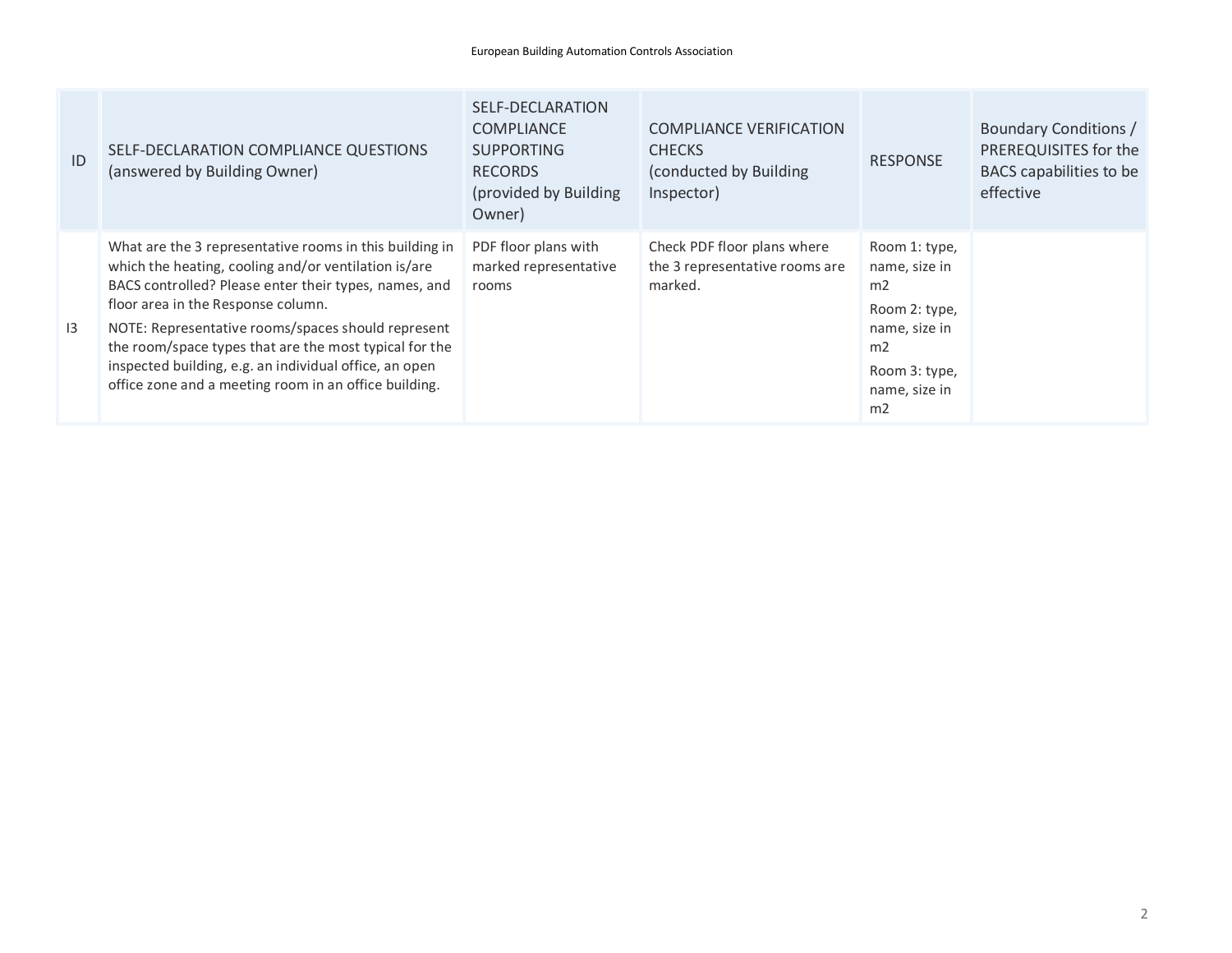**STEP 2:** The compliance verification shall be conducted only if building automation and control systems (BACS) capabilities apply to a considerable extent in the building

| ID             | SELF-DECLARATION COMPLIANCE<br><b>QUESTIONS</b> (answered by Building<br>Owner)                                                                                                                   | SELF-DECLARATION<br><b>COMPLIANCE SUPPORTING</b><br><b>RECORDS</b><br>(provided by Building<br>Owner)                                                                                                      | <b>COMPLIANCE</b><br><b>VERIFICATION CHECKS</b><br>(conducted by Building<br>Inspector)                                                      | <b>RESPONSE</b>                      | Boundary Conditions /<br>PREREQUISITES for the BACS<br>capabilities to be effective                                                                                                                                                                                                                                                 |
|----------------|---------------------------------------------------------------------------------------------------------------------------------------------------------------------------------------------------|------------------------------------------------------------------------------------------------------------------------------------------------------------------------------------------------------------|----------------------------------------------------------------------------------------------------------------------------------------------|--------------------------------------|-------------------------------------------------------------------------------------------------------------------------------------------------------------------------------------------------------------------------------------------------------------------------------------------------------------------------------------|
| S.             | <b>Starting Section: BACS COVERAGE</b>                                                                                                                                                            |                                                                                                                                                                                                            |                                                                                                                                              |                                      |                                                                                                                                                                                                                                                                                                                                     |
| S <sub>1</sub> | Is 80% of the effective rated output in<br>kW for Heating systems in the building,<br>both main equipment and terminal<br>equipment, controlled by BACS - relates<br>to the figure in I1          | Indicate in the list of 11 which<br>heat-generating<br>equipment/devices are<br>integrated in BACS and provide<br>corresponding diagrams of<br>controls                                                    | Spot-check BACS heating<br>controls equipment in<br>HVAC main plant to<br>confirm the information<br>provided by the Building<br>Owner       | YES $\Box$<br>$\Box$<br><b>NO</b>    | BACS should control a minimum 80%<br>of the Heating systems in the<br>building for it to have any effect on<br>the heating energy performance                                                                                                                                                                                       |
| S <sub>2</sub> | Is 80% of the effective rated output in<br>kW for Air-Conditioning systems in the<br>building, both main equipment and<br>terminal equipment, controlled by BACS<br>- relates to the figure in I2 | Indicate in the list of 12 which<br>cold-generating<br>equipment/devices are<br>integrated in BACS and provide<br>corresponding diagrams of<br>controls                                                    | Check BACS air-<br>conditioning controls<br>equipment in HVAC main<br>plant to confirm the<br>information provided by<br>the Building Owner  | YES $\square$<br><b>NO</b><br>$\Box$ | BACS should control a minimum 80%<br>of the Air-conditioning systems in<br>the building for it to have any effect<br>on the heating energy performance<br>To count stand-alone split units in<br>the 80% these units should be at<br>least monitored by BACS, e.g. energy<br>consumption, status, interlock with<br>heating control |
| S <sub>3</sub> | Is 80% of the nominal electrical output in<br>kW for Ventilation systems in the<br>building, both main equipment and<br>terminal equipment, controlled by<br>BACS?                                | Indicate in the list of all<br>ventilation equipment/devices<br>with corresponding electrical<br>output in KW which of them are<br>integrated in BACS and provide<br>corresponding diagrams of<br>controls | <b>Check BACS ventilation</b><br>controls equipment in<br>HVAC main plant to<br>confirm the information<br>provided by the Building<br>Owner | YES $\Box$<br>$NO$ $\square$         | BACS should control a minimum 80%<br>of the Ventilation systems in the<br>building for it to have any effect on<br>the ventilation energy performance<br>Stand-alone occupancy-driven<br>control of exhaust fans (through<br>presence detectors) should be<br>included in the 80%, e.g. toilet<br>exhaust fans.                     |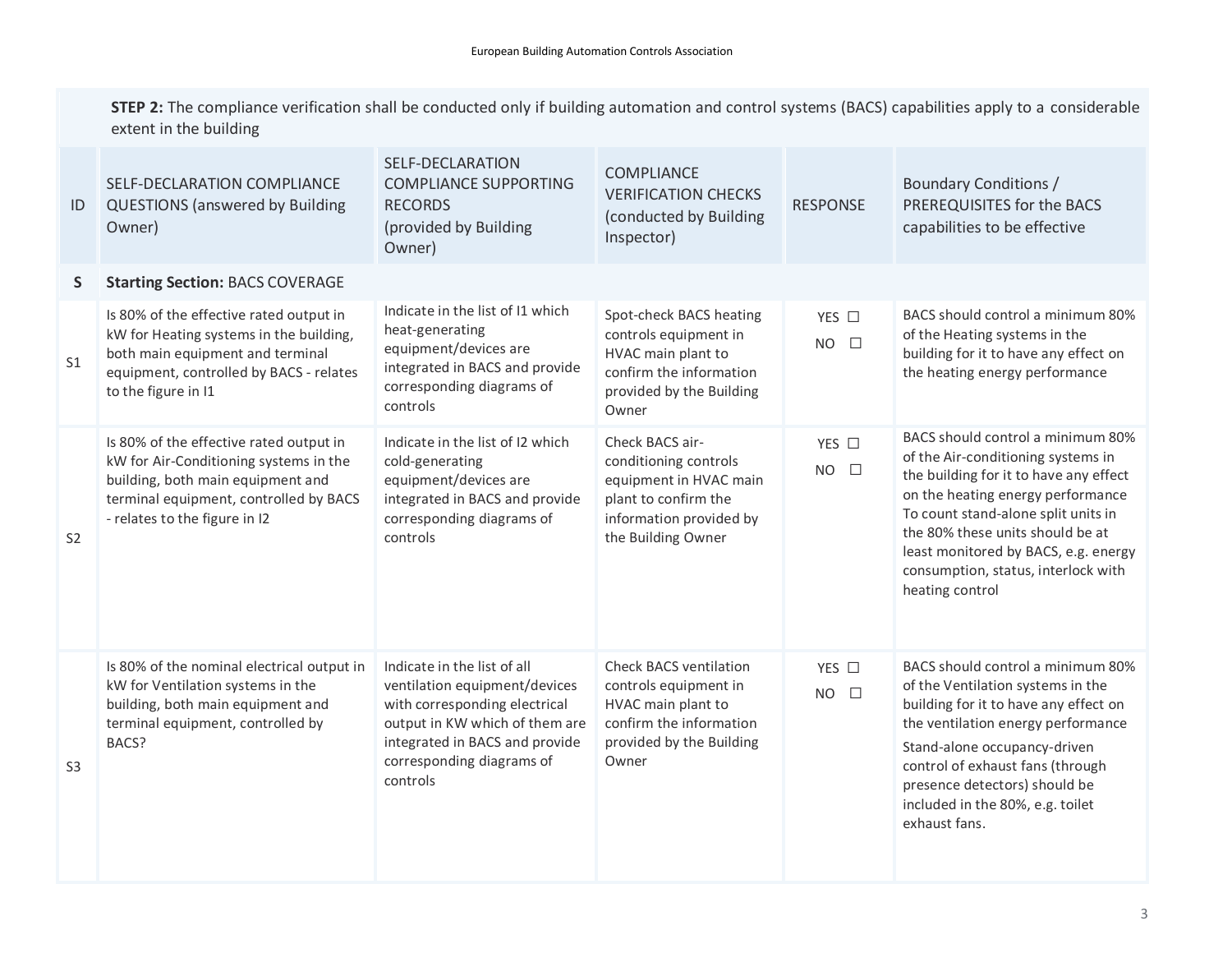| ID             | SELF-DECLARATION COMPLIANCE<br><b>QUESTIONS (answered by Building</b><br>Owner)                                                                                                             | SELF-DECLARATION<br><b>COMPLIANCE SUPPORTING</b><br><b>RECORDS</b><br>(provided by Building<br>Owner) | <b>COMPLIANCE</b><br><b>VERIFICATION CHECKS</b><br>(conducted by Building)<br>Inspector) | <b>RESPONSE</b>              | Boundary Conditions /<br>PREREQUISITES for the BACS<br>capabilities to be effective                                                                                                                                                                                                                                                                                                                 |
|----------------|---------------------------------------------------------------------------------------------------------------------------------------------------------------------------------------------|-------------------------------------------------------------------------------------------------------|------------------------------------------------------------------------------------------|------------------------------|-----------------------------------------------------------------------------------------------------------------------------------------------------------------------------------------------------------------------------------------------------------------------------------------------------------------------------------------------------------------------------------------------------|
| S <sub>4</sub> | Does 80% of the building floor area<br>designed for continuous occupancy<br>during building operating hours<br>(rooms/zones) have room/zone<br>automation controls integrated into<br>BACS? | PDF floor plans with marked<br>individual room controls                                               | Check the availability of<br>PDF floor plans with<br>marked individual room<br>controls  | YES $\Box$<br>$NO$ $\square$ | BACS should control a minimum 80%<br>of the building floor area designed<br>for continuous occupancy during<br>building operating hours for it to<br>have any effect on the building<br>energy performance and IEQ<br>Rooms/zones that are designed for<br>continuous occupancy during<br>operating hours shall have controls<br>equipment that meet at least class B<br>according to EN ISO 52120. |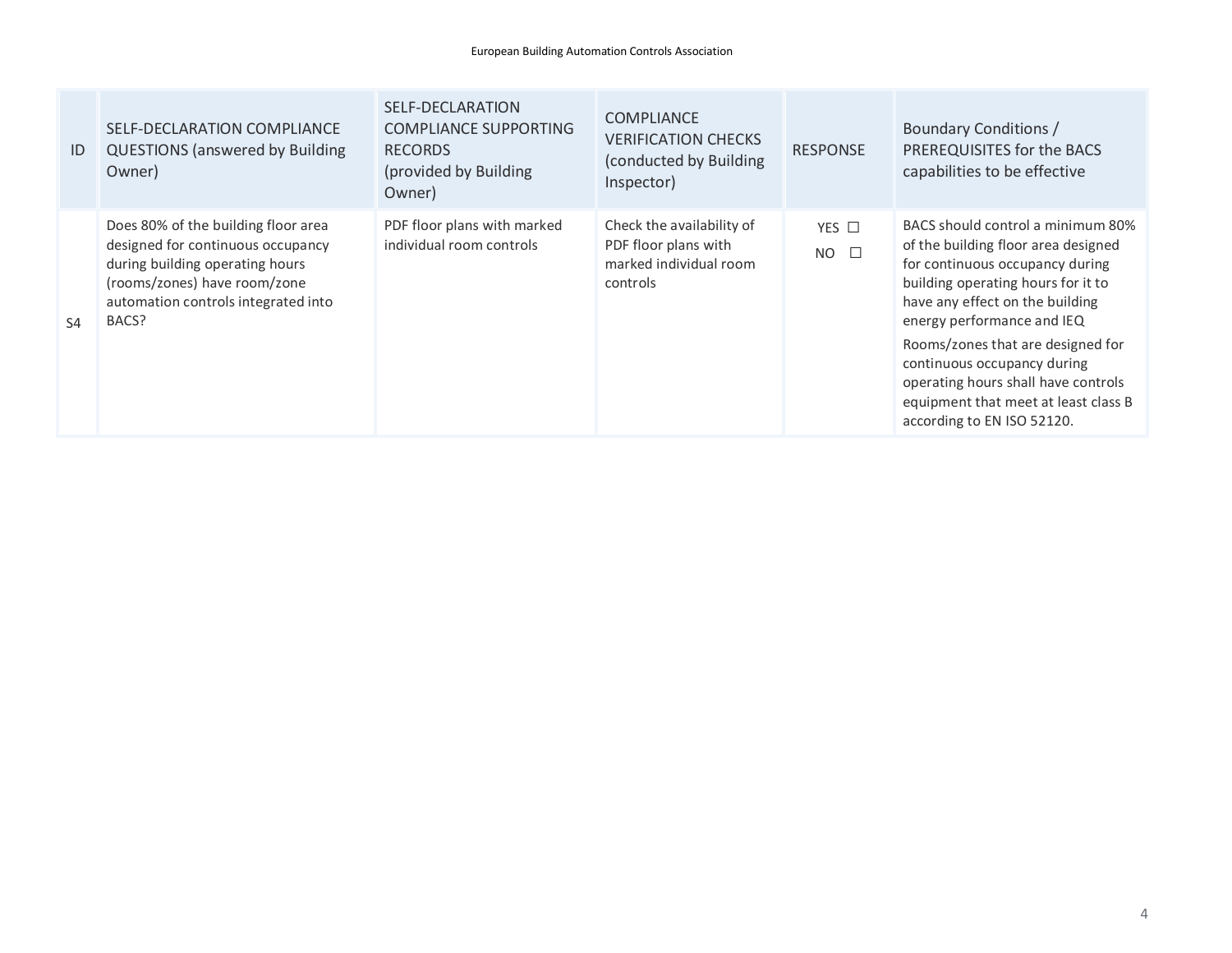|     | STEP 3: The building automation and control systems shall be CAPABLE of:                                                                                                                                                                                                                                                                                                                                                                                                                                              |                                                                                                                                                                                                                                                                                                                                |                                                                                                                                                   |                              |                                                                                                                                                                                                                                                                                                                                                                                                                                                                        |
|-----|-----------------------------------------------------------------------------------------------------------------------------------------------------------------------------------------------------------------------------------------------------------------------------------------------------------------------------------------------------------------------------------------------------------------------------------------------------------------------------------------------------------------------|--------------------------------------------------------------------------------------------------------------------------------------------------------------------------------------------------------------------------------------------------------------------------------------------------------------------------------|---------------------------------------------------------------------------------------------------------------------------------------------------|------------------------------|------------------------------------------------------------------------------------------------------------------------------------------------------------------------------------------------------------------------------------------------------------------------------------------------------------------------------------------------------------------------------------------------------------------------------------------------------------------------|
| ID  | SELF-DECLARATION COMPLIANCE<br><b>QUESTIONS (answered by Building</b><br>Owner)                                                                                                                                                                                                                                                                                                                                                                                                                                       | SELF-DECLARATION<br><b>COMPLIANCE SUPPORTING</b><br><b>RECORDS</b><br>(provided by Building<br>Owner)                                                                                                                                                                                                                          | <b>COMPLIANCE</b><br><b>VERIFICATION</b><br><b>CHECKS</b><br>(conducted by<br>Building Inspector)                                                 | <b>RESPONSE</b>              | Boundary Conditions /<br>PREREQUISITES for the BACS<br>capabilities to be effective                                                                                                                                                                                                                                                                                                                                                                                    |
| (a) | CONTINUOUSLY MONITORING, LOGGING, ANALYSING and ALLOWING for ADJUSTING ENERGY USAGE                                                                                                                                                                                                                                                                                                                                                                                                                                   |                                                                                                                                                                                                                                                                                                                                |                                                                                                                                                   |                              |                                                                                                                                                                                                                                                                                                                                                                                                                                                                        |
| A1  | Is the building energy meter data<br>integrated and analysed in BACS with at<br>least hourly data granularity to identify<br>energy optimisation opportunities in the<br>building? (according to EN ISO 52120 class<br>B: 7.4.1 Trending functions and<br>consumption determination) Including as<br>a minimum the following total energy data<br>for:<br>- total building thermal energy for space<br>heating, and<br>- total building thermal energy for space<br>cooling and<br>- total building electrical energy | PDF energy consumption<br>reports for building electricity,<br>heating and cooling<br>consumption respectively that<br>compare energy values over<br>different time periods, e.g.<br>cumulated daily values from<br>last month (before the<br>inspection) compared to the<br>daily values for the same month<br>from last year | Check the availability<br>of energy<br>consumption reports<br>that compare current<br>values with previous<br>periods and indicate<br>deviations. | YES □<br>$\Box$<br><b>NO</b> | Energy metering should cover a<br>minimum 80% of total HVAC building<br>energy consumption. A process to<br>audit/validate/certify the meters'<br>readings should be in place. The energy<br>data measuring systems relevant for<br>HVAC shall be regularly checked for their<br>function and accuracy.<br>Monitoring and logging are prerequisites<br>for the analysing capability. Data should<br>be retained for historical analysis, so<br>trends can be observed. |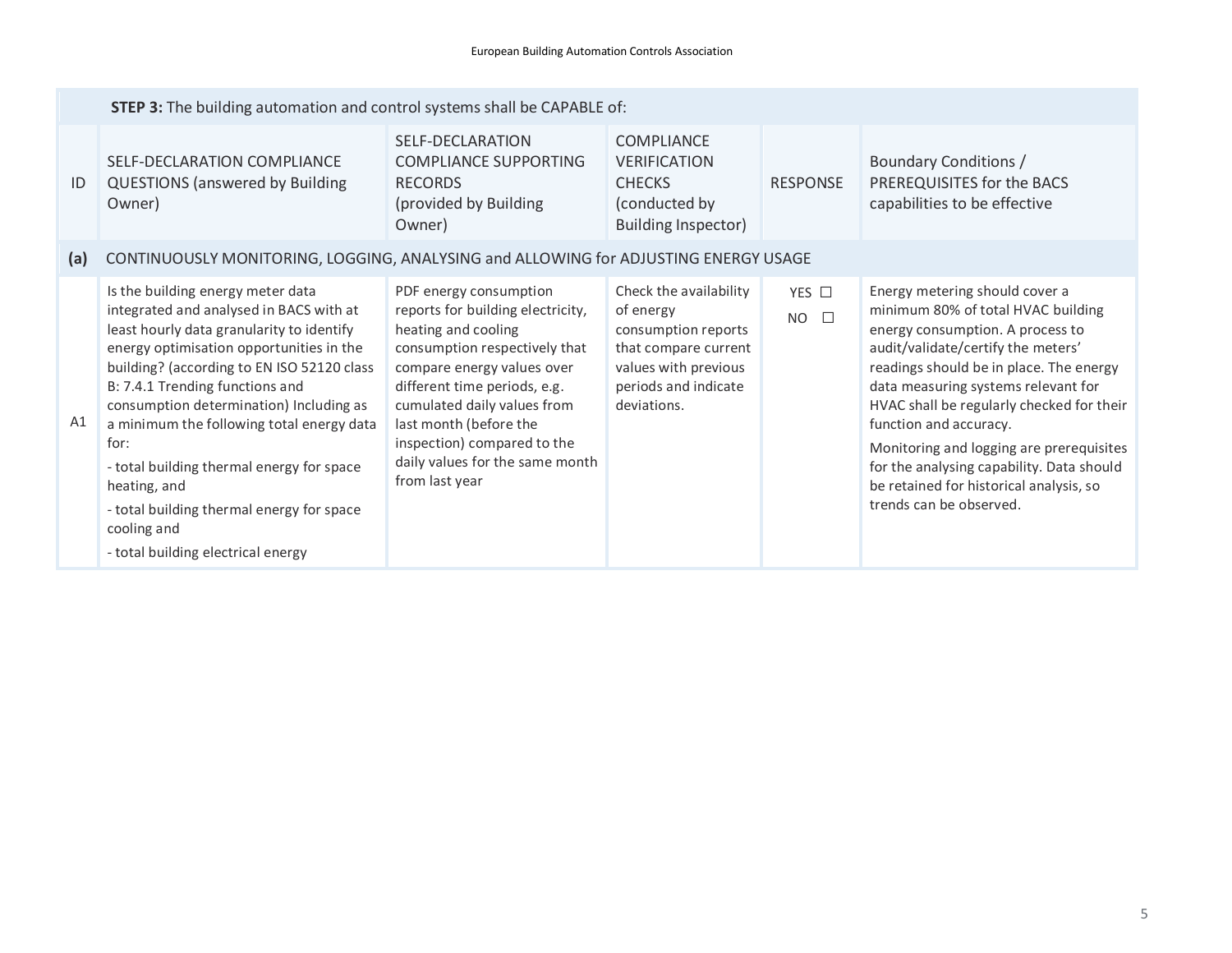| ID             | SELF-DECLARATION<br><b>COMPLIANCE QUESTIONS</b><br>(answered by Building<br>Owner)                                                                                     | SELF-DECLARATION COMPLIANCE SUPPORTING<br><b>RECORDS</b><br>(provided by Building Owner)                                                                                                                                                                                                                                                                                                                                                                                                                                                                                                                                                                                                                                                                                                                                   | <b>COMPLIANCE</b><br><b>VERIFICATION</b><br><b>CHECKS</b><br>(conducted by<br><b>Building Inspector)</b>                                    | <b>RESPONSE</b>                      | Boundary Conditions /<br>PREREQUISITES for the<br>BACS capabilities to be<br>effective                                                                                                                                                               |
|----------------|------------------------------------------------------------------------------------------------------------------------------------------------------------------------|----------------------------------------------------------------------------------------------------------------------------------------------------------------------------------------------------------------------------------------------------------------------------------------------------------------------------------------------------------------------------------------------------------------------------------------------------------------------------------------------------------------------------------------------------------------------------------------------------------------------------------------------------------------------------------------------------------------------------------------------------------------------------------------------------------------------------|---------------------------------------------------------------------------------------------------------------------------------------------|--------------------------------------|------------------------------------------------------------------------------------------------------------------------------------------------------------------------------------------------------------------------------------------------------|
| A2             | Is HVAC energy-relevant<br>process data monitored and<br>analysed to detect recurring<br>energy wasting deviations and<br>to trigger respective corrective<br>actions? | "PDF snapshot of output used for analytics with 2<br>example views and a rationale on how corrective<br>actions can be derived from it.<br>Example 1. A graph with runtime values for main HVAC<br>equipment vs room occupancy times for the 3<br>representative rooms of the last 6 months before the<br>planned inspection, ideally 1-minute log interval<br>Example 2. A graph including room setpoint +/-<br>deadband, room temperature values, action/control<br>signal on the terminal unit (or the equipment<br>controlling the temperature) and room occupancy for<br>the 3 representative rooms for four 24 hour periods<br>(one in each season), ideally 1 minute log interval<br>OR SIMILAR examples accompanied with an<br>explanation of how this proof is similar in fulfilling the<br>specific requirement" | Check the availability<br>of example snapshots<br>for consistency and<br>continuity                                                         | YES $\Box$<br>$NO$ $\square$         | There should be a process in<br>place to regularly analyse the<br>information provided by BACS<br>and track corrective actions.<br>Additional information on<br>occupant feedback/behaviour<br>should be considered to<br>define corrective actions. |
| A <sub>3</sub> | Does BACS allow adjustment<br>of setpoints (fixed or<br>calculated) of all relevant<br>supplying HVAC plants to<br>optimize demand-driven<br>operation?                | Print screen/photo of the BACS interface that shows<br>the possibility for setpoint adjustment from a central<br>GUI (e.g. work station, web operation; room operating<br>units are excluded) for HVAC main plant (main<br>generation and distribution equipment), combined<br>with a clear naming / description of the setpoints<br>linked to energy.                                                                                                                                                                                                                                                                                                                                                                                                                                                                     | Check the availability<br>of selected print<br>screens for main<br>HVAC plants that<br>clearly show setpoint<br>adjustment<br>possibilities | YES $\square$<br><b>NO</b><br>$\Box$ |                                                                                                                                                                                                                                                      |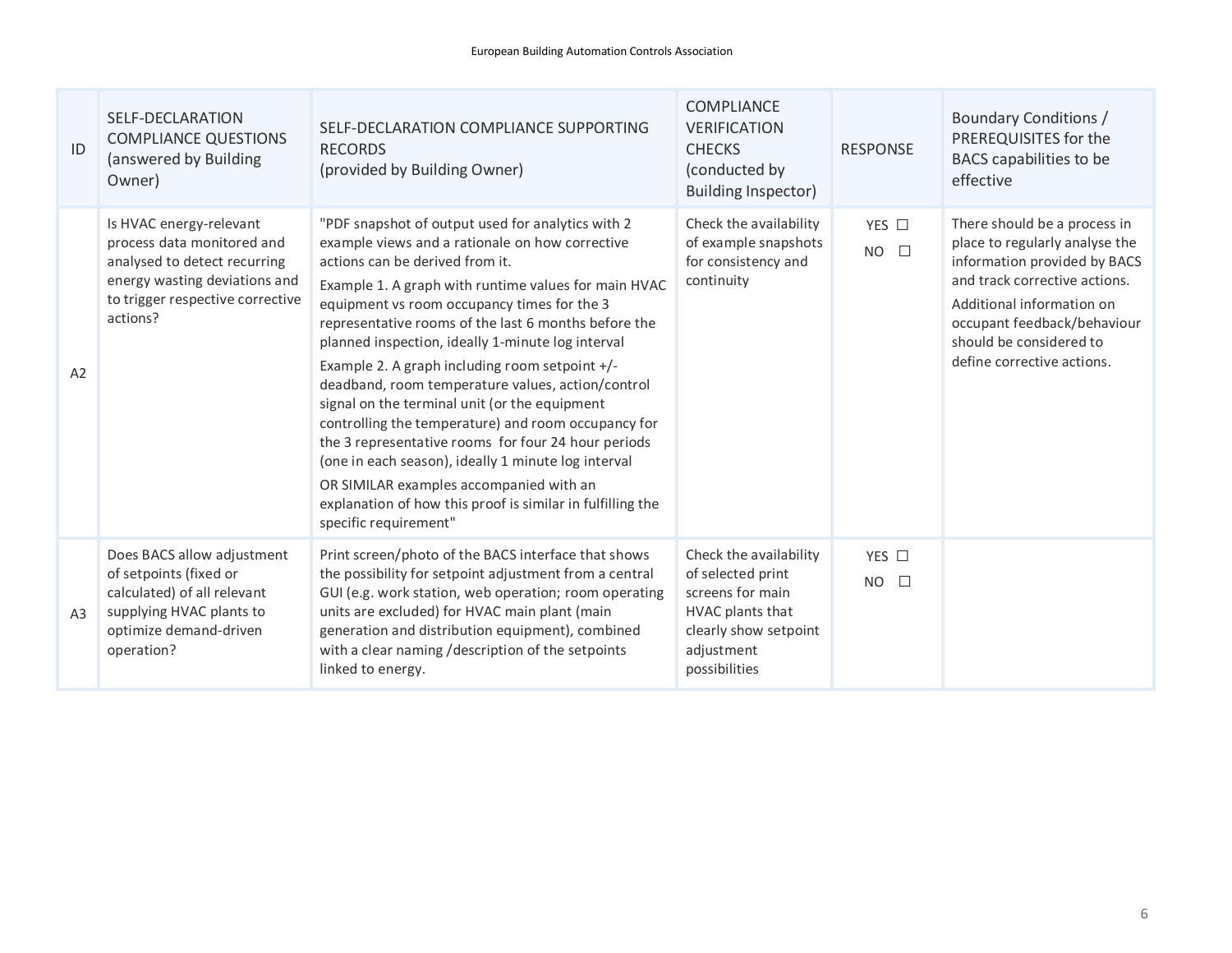| ID             | SELF-DECLARATION<br><b>COMPLIANCE QUESTIONS</b><br>(answered by Building<br>Owner)                                                                                                                                                                      | SELF-DECLARATION COMPLIANCE SUPPORTING<br><b>RECORDS</b><br>(provided by Building Owner)                                                                                                                                                                                                                                                                                                                                                                                                                                                                                                                                                                                                                     | <b>COMPLIANCE</b><br><b>VERIFICATION</b><br><b>CHECKS</b><br>(conducted by<br><b>Building Inspector)</b>                                            | <b>RESPONSE</b>                   | Boundary Conditions /<br>PREREQUISITES for the<br>BACS capabilities to be<br>effective                                       |
|----------------|---------------------------------------------------------------------------------------------------------------------------------------------------------------------------------------------------------------------------------------------------------|--------------------------------------------------------------------------------------------------------------------------------------------------------------------------------------------------------------------------------------------------------------------------------------------------------------------------------------------------------------------------------------------------------------------------------------------------------------------------------------------------------------------------------------------------------------------------------------------------------------------------------------------------------------------------------------------------------------|-----------------------------------------------------------------------------------------------------------------------------------------------------|-----------------------------------|------------------------------------------------------------------------------------------------------------------------------|
| A4             | Is there a runtime<br>management as per EN ISO<br>52120 class A: 7.2.2 Individual<br>setting following a predefined<br>time schedule; adaptation<br>from a central point (e.g.<br>workstation, web operation;<br>room operating units are<br>excluded)? | Print screens showing that runtime schedules for HVAC<br>equipment could be adjusted. The number of print<br>screens depends on the HVAC systems present in the<br>specific building (one per system):<br>Example 1. Adjusting runtime of heating system<br>including the runtime schedule for at least 1 heat<br>generator<br>Example 2. Adjusting runtime of air-conditioning<br>system including the runtime schedule for at least 1<br>cooling generator<br>Example 3. Adjusting runtime of ventilation system<br>including the runtime schedule for at least 1 major fan<br>Example 4. Adjusting runtime of room HVAC<br>equipment (e.g. FCU, VRF unit) for at least one of the<br>representative rooms | Check the availability<br>of selected print<br>screens for main<br>HVAC plants that<br>clearly show runtime<br>management<br>possibilities          | YES $\Box$<br><b>NO</b><br>$\Box$ |                                                                                                                              |
| A <sub>5</sub> | Is there a setpoint adjustment<br>or reset from a central point<br>(e.g. workstation, web<br>operation) for individual<br>spaces? (according to EN ISO<br>52120 class B 7.1.2)                                                                          | Print screens from the BACS User Interface where the<br>temperature setpoint for cooling, the temperature<br>setpoint for heating and the ventilation setpoint (CO2<br>or air flow), for the selected representative rooms are<br>clearly visible.                                                                                                                                                                                                                                                                                                                                                                                                                                                           | Check the availability<br>of selected print<br>screens for the<br>representative rooms<br>that clearly show<br>setpoint adjustment<br>possibilities | YES $\square$<br>$NO$ $\square$   | eu.bac recommend applying<br>EN ISO 52120 7.1.3 class A<br>which ensures automatic<br>reset back to the present<br>setpoint. |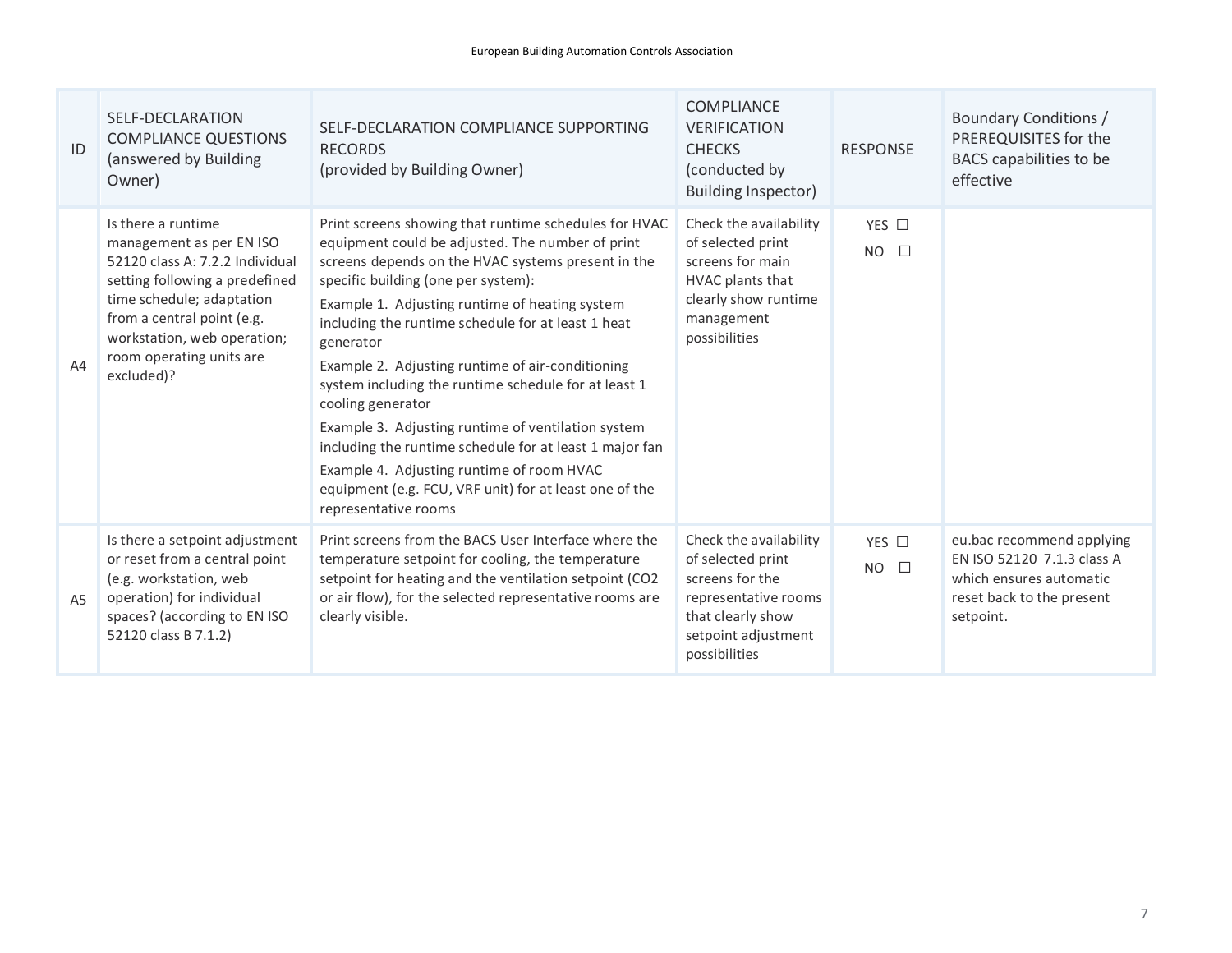| ID        | <b>SELF-DECLARATION</b><br><b>COMPLIANCE QUESTIONS</b><br>(answered by Building<br>Owner)                                                                                                                                                                                                                                | SELF-DECLARATION COMPLIANCE SUPPORTING<br><b>RECORDS</b><br>(provided by Building Owner)                                                                                                                                                                                                                                                                                                                                                                                                                                                                                                                                                                                                     | COMPLIANCE<br><b>VERIFICATION</b><br><b>CHECKS</b><br>(conducted by<br><b>Building</b><br>Inspector)                                                                                                                            | <b>RESPONSE</b>              | <b>Boundary Conditions /</b><br>PREREQUISITES for the BACS<br>capabilities to be effective                                                                                                                  |
|-----------|--------------------------------------------------------------------------------------------------------------------------------------------------------------------------------------------------------------------------------------------------------------------------------------------------------------------------|----------------------------------------------------------------------------------------------------------------------------------------------------------------------------------------------------------------------------------------------------------------------------------------------------------------------------------------------------------------------------------------------------------------------------------------------------------------------------------------------------------------------------------------------------------------------------------------------------------------------------------------------------------------------------------------------|---------------------------------------------------------------------------------------------------------------------------------------------------------------------------------------------------------------------------------|------------------------------|-------------------------------------------------------------------------------------------------------------------------------------------------------------------------------------------------------------|
| (b)       |                                                                                                                                                                                                                                                                                                                          | BENCHMARKING the building's energy efficiency, DETECTING LOSSES in efficiency of technical building systems, and INFORMING THE PERSON<br>RESPONSIBLE for technical building management about opportunities for EE improvement                                                                                                                                                                                                                                                                                                                                                                                                                                                                |                                                                                                                                                                                                                                 |                              |                                                                                                                                                                                                             |
| <b>B1</b> | Is the building's HVAC plant<br>energy consumption data or<br>its energy consumption data<br>recorded at least once a day<br>and benchmarked to defined<br>reference objects (e.g.<br>different HVAC plant in the<br>same building) or reference<br>time intervals for the same<br>building (e.g. monthly using<br>TBM)? | PDF report that clearly shows that data is collected<br>regularly, including benchmarking data, for at least the<br>last month (preceding the inspection). Data can be<br>presented as a table with numeric values, if it includes<br>the time stamp for each reading, or a in a graph.<br>Example 1: A report that benchmarks HVAC plant<br>energy consumption data against a target value(s)<br>Example 2: PDF weather-normalised energy reports<br>(HDD and CDD) for the last 12 months compared to the<br>previous year or a baseline year or a target value.<br>OR SIMILAR reports accompanied with an explanation of<br>how this alternative proof fulfils the specific<br>requirement | Check the<br>availability of an<br><b>HVAC plant</b><br>energy<br>consumption<br>report that<br>compares current<br>values with<br>previous periods                                                                             | YES □<br>$NO$ $\square$      | Documented rationale and<br>justification that collected data<br>and reference data are<br>comparable (e.g. normalisation,<br>similarities, previous time<br>intervals, exceptions) should be<br>available. |
| <b>B2</b> | Is there energy-relevant<br>process data from HVAC sub-<br>systems that is used to<br>analyse deviations compared<br>to defined benchmarks (e.g.<br>big deviation from design<br>coefficient of performance<br>COP) using TBM?                                                                                           | PDF report for at least the last month (preceding the<br>inspection) containing energy performance data for<br>relevant HVAC sub-systems:<br>Example 1: A report that compares the actual efficiency<br>of heating/cooling generators, e.g. "coefficient of<br>performance", with the design COP;<br>Example 2: A report that compares the measured supply<br>and return water temperature difference for a heat<br>generator with the design temperature difference;<br>OR SIMILAR reports accompanied with an explanation of<br>how this alternative proof fulfils the specific<br>requirement                                                                                             | Check the<br>availability of<br>benchmark report<br>for a significant<br>HVAC sub-system<br>(consuming over<br>15% of total<br>building energy<br>consumption)<br>that compares<br>current values<br>with defined<br>benchmarks | YES □<br>$\Box$<br><b>NO</b> |                                                                                                                                                                                                             |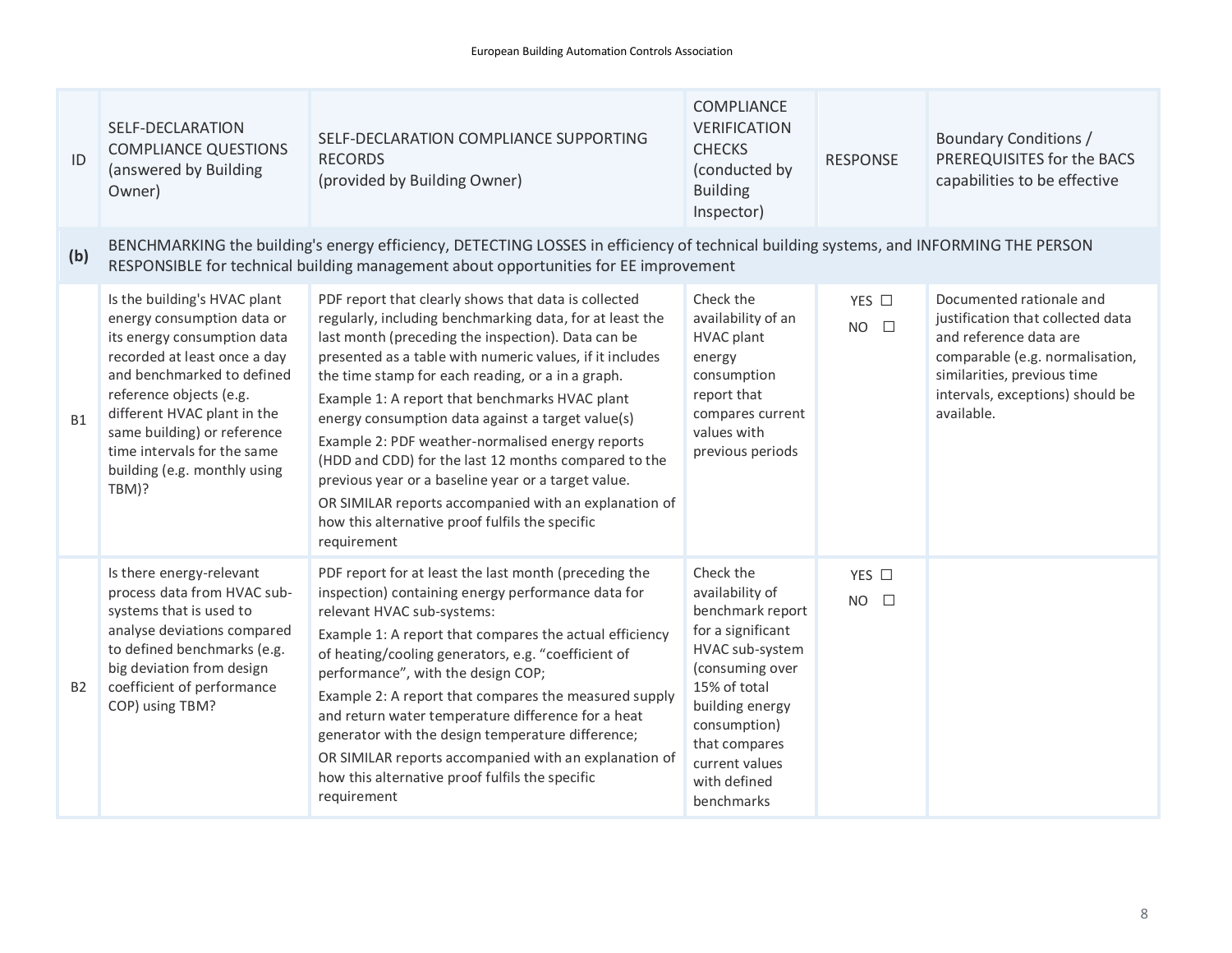| ID             | SELF-DECLARATION<br><b>COMPLIANCE QUESTIONS</b><br>(answered by Building<br>Owner)                                                 | SELF-DECLARATION COMPLIANCE SUPPORTING<br><b>RECORDS</b><br>(provided by Building Owner)                                                                                                                                                                                                                                                                                                                                                                                                                                                                                | <b>COMPLIANCE</b><br><b>VERIFICATION</b><br><b>CHECKS</b><br>(conducted by<br>Building Inspector)                                                                                        | <b>RESPONSE</b>         | Boundary Conditions /<br>PREREQUISITES for the<br>BACS capabilities to be<br>effective |
|----------------|------------------------------------------------------------------------------------------------------------------------------------|-------------------------------------------------------------------------------------------------------------------------------------------------------------------------------------------------------------------------------------------------------------------------------------------------------------------------------------------------------------------------------------------------------------------------------------------------------------------------------------------------------------------------------------------------------------------------|------------------------------------------------------------------------------------------------------------------------------------------------------------------------------------------|-------------------------|----------------------------------------------------------------------------------------|
| B <sub>3</sub> | Is there automatic detection<br>of HVAC equipment running in<br>manual override/exception<br>mode logged and flagged<br>centrally? | PDF report showing manual override events for main<br>HVAC plant items. It is not necessary to cover a specific<br>period (the building may be running always in auto) but<br>the report must show at least the last test run on site or<br>the commissioning of the BACS                                                                                                                                                                                                                                                                                               | Check the availability<br>of a record (e.g. use<br>activity log print-out)<br>for the last 3 examples<br>of when HVAC<br>equipment was set in<br>manual operation for<br>more than 24hrs | YES □<br>$NO$ $\square$ |                                                                                        |
| <b>B4</b>      | Is there automatic detection<br>of faults in HVAC equipment<br>that is it logged and flagged<br>centrally?                         | A PDF report showing fault alarms for main HVAC plant<br>items.<br>The proof depends on the HVAC systems present in the<br>specific building<br>- equipment faults in heating system including the<br>equipment fault for at least 1 heat generator<br>- equipment faults in air-conditioning system including<br>the equipment fault for at least 1 cooling generator<br>- equipment faults in ventilation system including the<br>equipment fault for at least 1 major fan<br>- equipment faults of room HVAC equipment for at least<br>1 of the representative rooms | Check the availability<br>of a record showing<br>fault alarms related to<br>main HVAC plant<br>equipment were<br>reported by the BACS                                                    | YES □<br>$NO$ $\square$ |                                                                                        |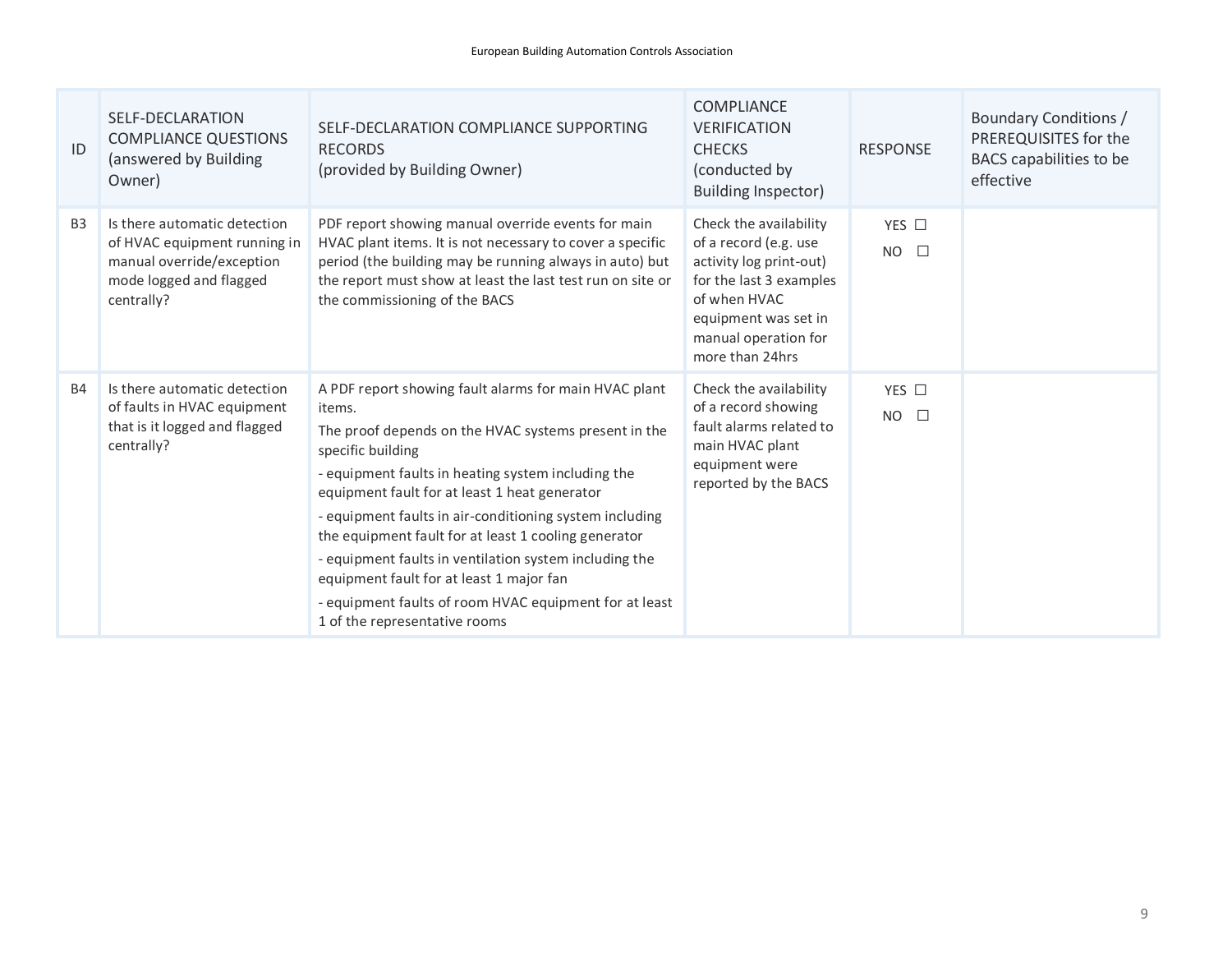| ID        | SELF-DECLARATION<br><b>COMPLIANCE QUESTIONS</b><br>(answered by Building<br>Owner)                                                                                                                                                                                                                                      | SELF-DECLARATION COMPLIANCE SUPPORTING<br><b>RECORDS</b><br>(provided by Building Owner)                                                                                                                                                                                                                                                                                                                                                                                             | COMPLIANCE<br><b>VERIFICATION</b><br><b>CHECKS</b><br>(conducted by<br>Building Inspector)                                                     | <b>RESPONSE</b>         | Boundary Conditions /<br>PREREQUISITES for the<br>BACS capabilities to be<br>effective                                                                                                                                                                                                     |
|-----------|-------------------------------------------------------------------------------------------------------------------------------------------------------------------------------------------------------------------------------------------------------------------------------------------------------------------------|--------------------------------------------------------------------------------------------------------------------------------------------------------------------------------------------------------------------------------------------------------------------------------------------------------------------------------------------------------------------------------------------------------------------------------------------------------------------------------------|------------------------------------------------------------------------------------------------------------------------------------------------|-------------------------|--------------------------------------------------------------------------------------------------------------------------------------------------------------------------------------------------------------------------------------------------------------------------------------------|
| <b>B5</b> | Is there automatic detection<br>of loss in efficiency in the<br><b>HVAC-related TBS with central</b><br>indication of detected faults<br>and alarms/diagnosing<br>functions that is used to<br>derive corrective actions and<br>fix recurring suboptimal<br>energy performance?<br>(according to EN ISO 52120<br>7.3.2) | PDF report showing relevant HVAC system<br>events/alarms:<br>Example 1: A report that notifies deviations of current<br>efficiency for heating/cooling generator, e.g.<br>"coefficient of performance", from its efficiency in the<br>last heating/cooling season;<br>Example 2: A report that notifies deviations in pressure<br>drop across a main AHU;<br>OR SIMILAR reports accompanied with an explanation of<br>how this alternative proof fulfils the specific<br>requirement | Check the availability<br>of an event report for<br>considerable<br>deviations in the<br>operating parameters<br>of a main HVAC sub-<br>system | YES □<br>$NO$ $\square$ |                                                                                                                                                                                                                                                                                            |
| <b>B6</b> | Is the person responsible for<br>TBM informed by BACS about<br>any main HVAC equipment<br>faults?                                                                                                                                                                                                                       | A PDF extract/print screen from Alarm/Activity log,<br>provided by the BACS, that shows the last 3 examples<br>when the BACS system sent a message/alarm about<br>faults on main HVAC equipment to the responsible<br>person, also including the status of this alarm (e.g.<br>acknowledged status)                                                                                                                                                                                  | Check the availability<br>of BACS activity log<br>record                                                                                       | YES □<br>$NO$ $\square$ | There has to be a<br>nominated responsible<br>person(s) for the operation<br>and optimization of the<br>TBM. There should be a<br>process in place to inform &<br>involve the nominated<br>Building operators instantly<br>to implement corrective<br>actions for HVAC<br>equipment faults |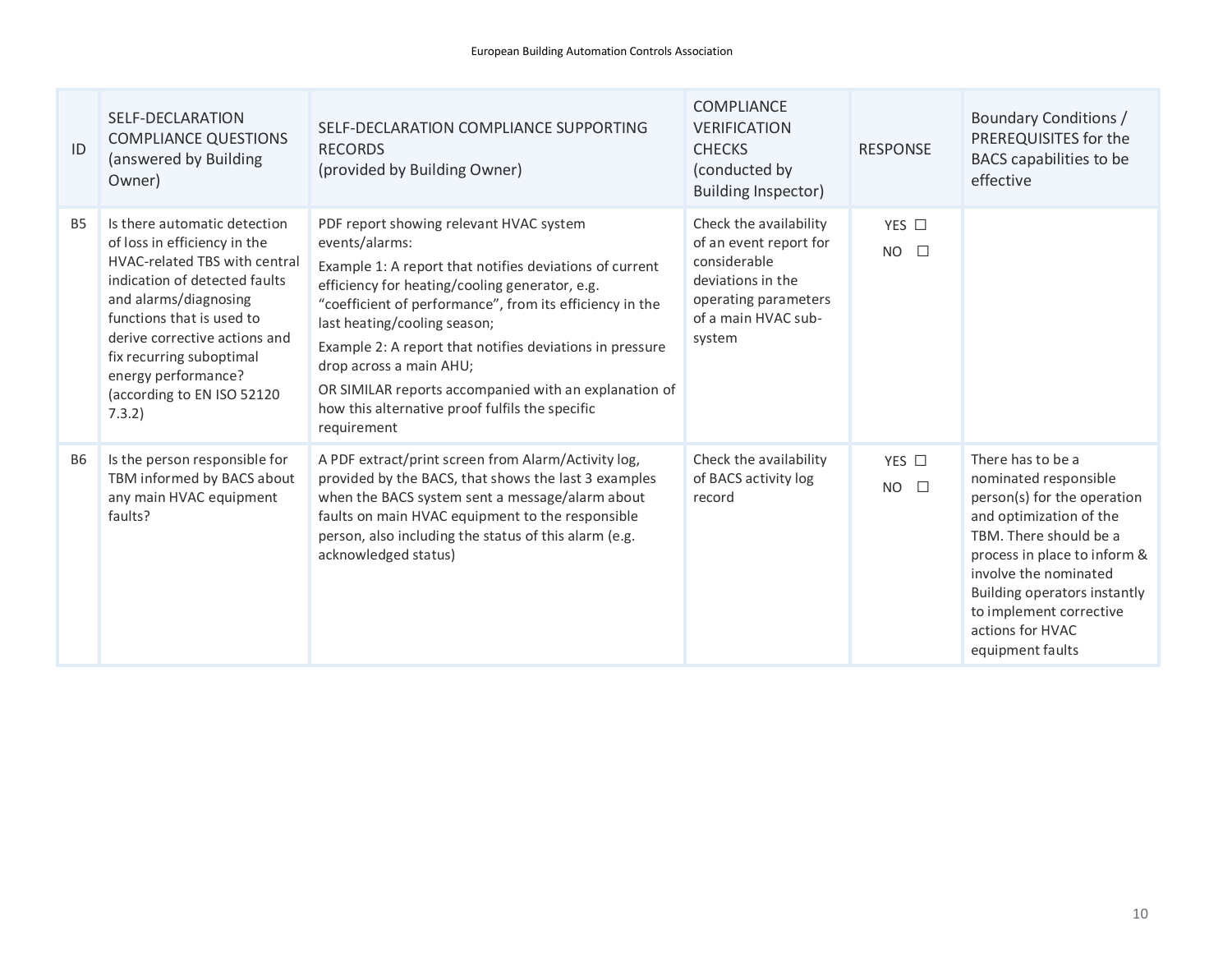| ID        | SELF-DECLARATION<br><b>COMPLIANCE QUESTIONS</b><br>(answered by Building<br>Owner)                                                                                                                                                                                | SELF-DECLARATION COMPLIANCE SUPPORTING<br><b>RECORDS</b><br>(provided by Building Owner)                                                                                                                                                                                                                                                                                                                                                                                                                                                                                                                                                                                                                                                                                                                                                                                                                                                                                                                                                                                                                                                                                                              | <b>COMPLIANCE</b><br><b>VERIFICATION</b><br><b>CHECKS</b><br>(conducted by<br><b>Building Inspector)</b> | <b>RESPONSE</b>              | Boundary Conditions /<br>PREREQUISITES for the<br>BACS capabilities to be<br>effective                                                                                                                                                                                                   |
|-----------|-------------------------------------------------------------------------------------------------------------------------------------------------------------------------------------------------------------------------------------------------------------------|-------------------------------------------------------------------------------------------------------------------------------------------------------------------------------------------------------------------------------------------------------------------------------------------------------------------------------------------------------------------------------------------------------------------------------------------------------------------------------------------------------------------------------------------------------------------------------------------------------------------------------------------------------------------------------------------------------------------------------------------------------------------------------------------------------------------------------------------------------------------------------------------------------------------------------------------------------------------------------------------------------------------------------------------------------------------------------------------------------------------------------------------------------------------------------------------------------|----------------------------------------------------------------------------------------------------------|------------------------------|------------------------------------------------------------------------------------------------------------------------------------------------------------------------------------------------------------------------------------------------------------------------------------------|
| <b>B7</b> | Is the person responsible for<br>TBM/ responsible Building<br>Operator reliably and quickly<br>informed by BACS about<br>energy waste and/or comfort<br>compromised operation of<br>HVAC systems with an<br>indication of where/how to<br>take corrective action? | A PDF extract/print screen from Alarm/Activity log,<br>provided by the BACS, that shows the last 3 examples<br>when the BACS system sent a message/alarm about<br>deviations from expected energy performance of HVAC<br>and / or indoor comfort conditions to the responsible<br>person, also including the status of this alarm (e.g.<br>acknowledged status)<br>Examples for Energy Waste:<br>1. Notification of pre-defined % deviation (for a pre-<br>defined duration) between the measured supply and<br>return water temperature difference for a heating coil<br>and the design temperature difference;<br>2. Notification of pre-defined % deviation (for a pre-<br>defined duration) between the actual efficiency of<br>heating/cooling generators, e.g. "coefficient of<br>performance", and the design efficiency<br>3. Notification related to any of the evidence provided<br>in the supporting records used in B1-B6 checks<br>Examples for Comfort-Compromised Operation:<br>1. Notification of deviations in space temperature<br>outside of operator-defined comfort range.<br>2. Notification of deviations in CO2 level above the<br>operator-defined comfort acceptable limit. | Check the availability<br>of BACS activity log<br>record                                                 | YES □<br><b>NO</b><br>$\Box$ | There must be a nominated<br>responsible person(s) for<br>the operation and<br>optimization of the TBM.<br>There should be a process<br>in place to inform & involve<br>the nominated Building<br>operator instantly to<br>implement corrective<br>actions to maintain and<br>improve EE |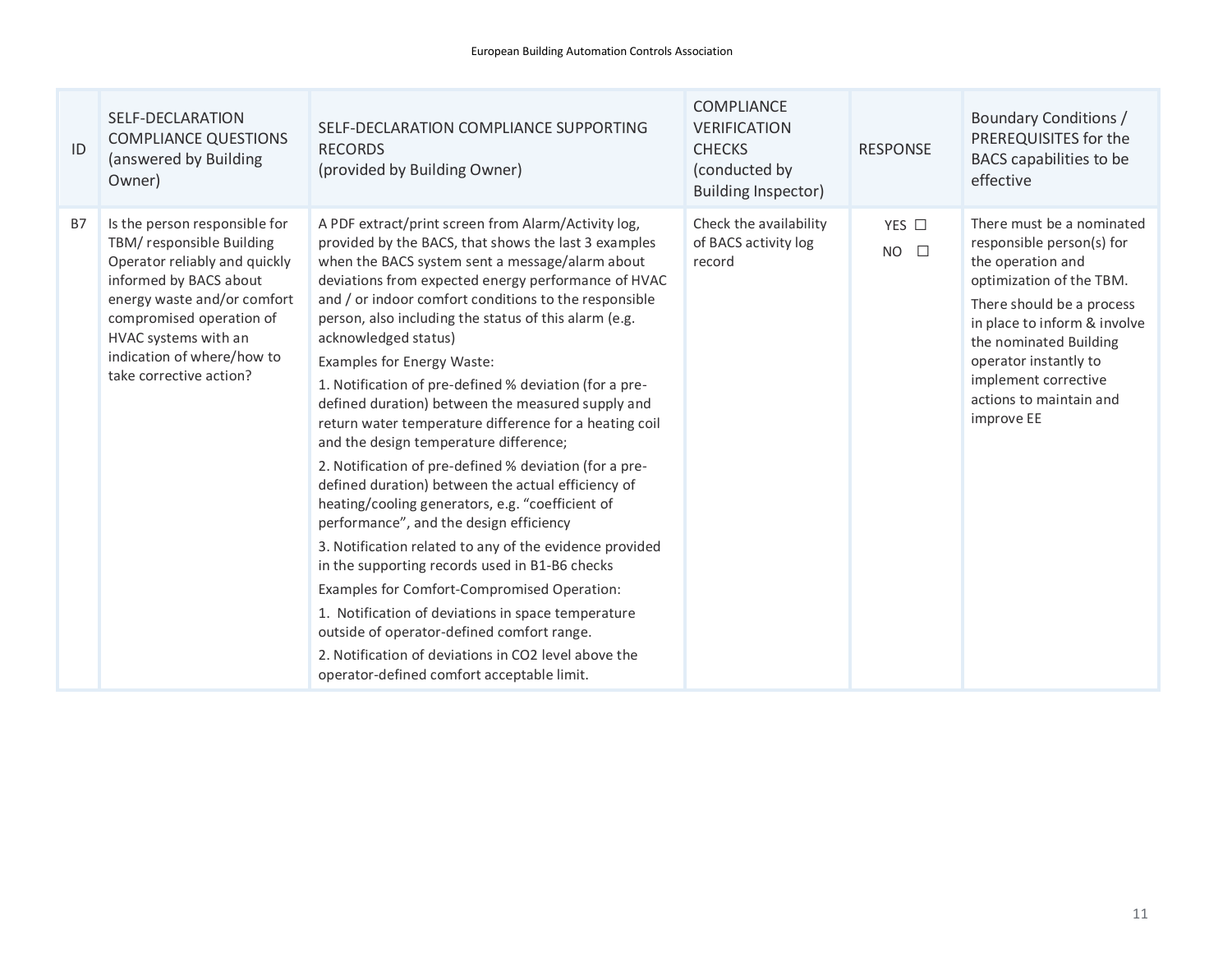| ID             | SELF-DECLARATION<br><b>COMPLIANCE QUESTIONS</b><br>(answered by Building<br>Owner)                                                                                                                               | SELF-DECLARATION COMPLIANCE SUPPORTING<br><b>RECORDS</b><br>(provided by Building Owner)                                                                                                                                                                                                                                                                                                                                                                                                   | COMPLIANCE<br><b>VERIFICATION</b><br><b>CHECKS</b><br>(conducted by<br><b>Building Inspector)</b>                                                      | <b>RESPONSE</b>                   | <b>Boundary Conditions</b><br>/ PREREQUISITES for<br>the BACS capabilities<br>to be effective                                          |
|----------------|------------------------------------------------------------------------------------------------------------------------------------------------------------------------------------------------------------------|--------------------------------------------------------------------------------------------------------------------------------------------------------------------------------------------------------------------------------------------------------------------------------------------------------------------------------------------------------------------------------------------------------------------------------------------------------------------------------------------|--------------------------------------------------------------------------------------------------------------------------------------------------------|-----------------------------------|----------------------------------------------------------------------------------------------------------------------------------------|
| (c)            |                                                                                                                                                                                                                  | ALLOWING COMMUNICATION with CONNECTED TBS and OTHER APPLIANCES inside the building, and BEING INTEROPERABLE with TBS across<br>DIFFERENT TYPES of PROPRIETARY TECHNOLOGIES, DEVICES and MANUFACTURERS                                                                                                                                                                                                                                                                                      |                                                                                                                                                        |                                   |                                                                                                                                        |
| C1             | Can BACS manage relevant<br>information with other<br>connected TBS and devices,<br>and enable "global" cross<br>TBS optimization strategies<br>while improving operation<br>at "individual" equipment<br>level? | A PDF report of an example that shows coordination in the<br>operation of 2 or more individual systems/devices:<br>Example 1: Interlock between heating and cooling control to<br>prevent simultaneous heating and cooling<br>Example 2: Combined light/blind/HVAC control in rooms<br>Example 3: Sequencing of different heat/cold generators<br>OR SIMILAR reports accompanied with an explanation of how<br>this alternative proof fulfils the specific requirement                     | Check the availability<br>of an example BACS<br>report that proves<br>exchange of<br>information between<br><b>BACS</b> connected<br>systems / devices | YES $\Box$<br>$NO$ $\square$      |                                                                                                                                        |
| C <sub>2</sub> | Does BACS control the<br>start/stop of HVAC-related<br>systems / devices?                                                                                                                                        | A PDF print screen/photo of BACS connected and controlled<br>equipment / devices, e.g. chiller, fan coil unit, lighting system,<br>solar protection system, solar heat system, CHP<br>If possible, provide an example with different proprietary<br>technologies.<br>Example: Re-use the check for A4, and add the make/model<br>number of the system/device, e.g. air handling unit, domestic<br>hot water system, room controls from different manufacturer<br>that BACS interfaces with | Check the availability<br>of selected print<br>screens that show<br><b>BACS</b> control of various<br>systems / devices                                | YES $\Box$<br><b>NO</b><br>$\Box$ | Only connected HVAC-<br>related systems and<br>appliances in the sense<br>of EPBD are in scope -<br>refer to the Starting<br>section S |